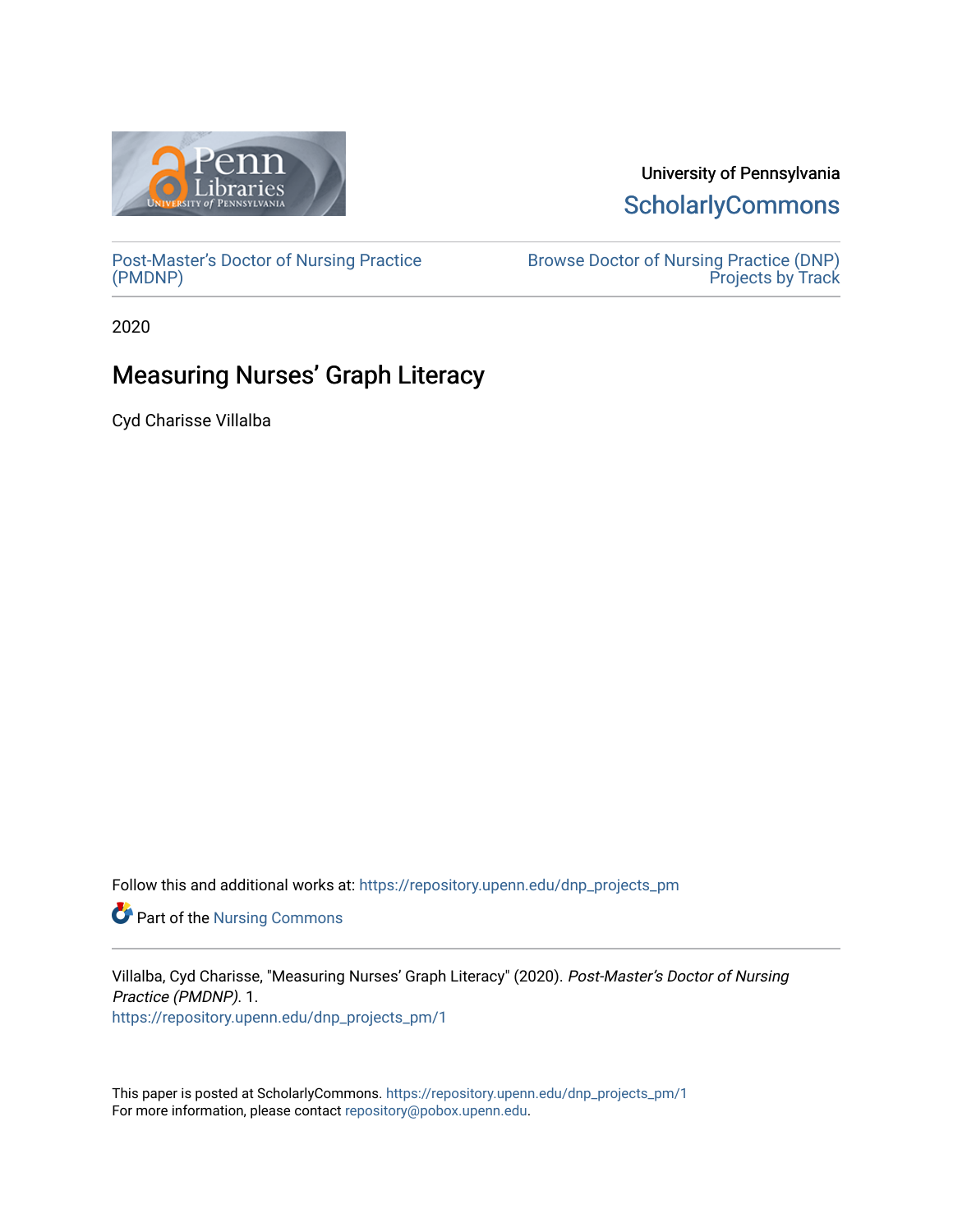## Measuring Nurses' Graph Literacy

## Abstract

Increasingly, healthcare data used in nursing practice is visualized using graphs. However, studies show that low graph literacy is found in significant numbers in both the general population and in nurses. Even so, the concept of graph literacy is relatively unknown within healthcare and measuring baseline graph literacy isn't standardized. The 4-item GLS questionnaire is a brief, validated, healthcare-domain-specific scale developed by Galesic and Garcia-Retamero (2011), and assesses graph literacy by measuring comprehension of four frequently used graphs (simple pie, bar and line charts and icon array). Along with measuring baseline graph literacy, a video tutorial reviewing the four graphs and a re-designed graph used to test usability and utility were implemented to better understand and enhance graph comprehension in recently onboarded, entry-level, hospital nurses. The self-selecting, small sample size garnered enough data to run non-parametric tests, and although there were no statistically significant findings in tests for differences or correlations, measuring baseline graph literacy and identifying ways to enhance graph comprehension remain clinically significant. The qualitative and quantitative analysis challenged assumptions and will inform future graph literacy studies in hospital nurses.

## **Disciplines**

Nursing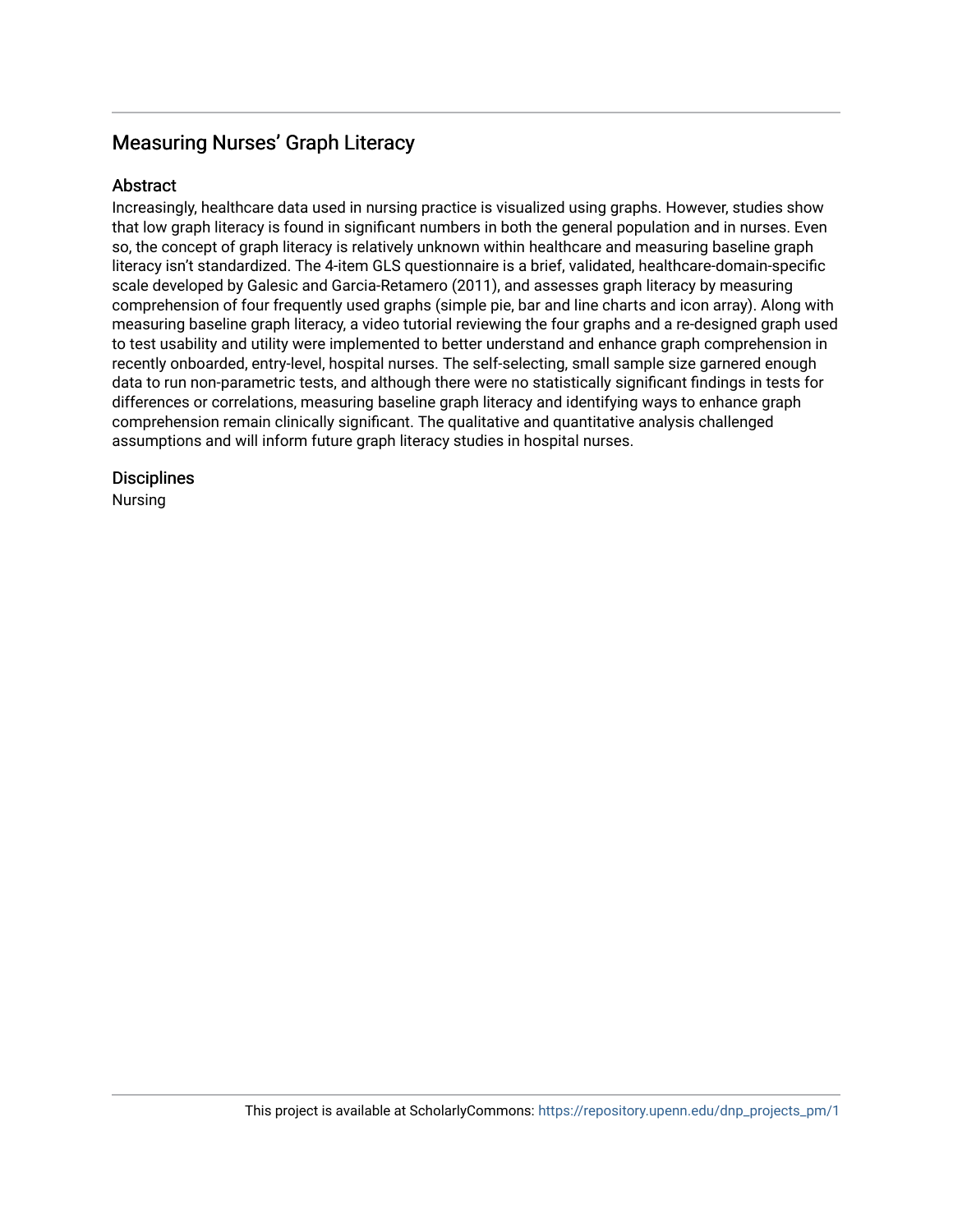**Measuring Nurses' Graph Literacy**

Cyd Charisse Villalba, MS, RN-BC, PMP

Emilia Flores, PhD, RN

School of Nursing, University of Pennsylvania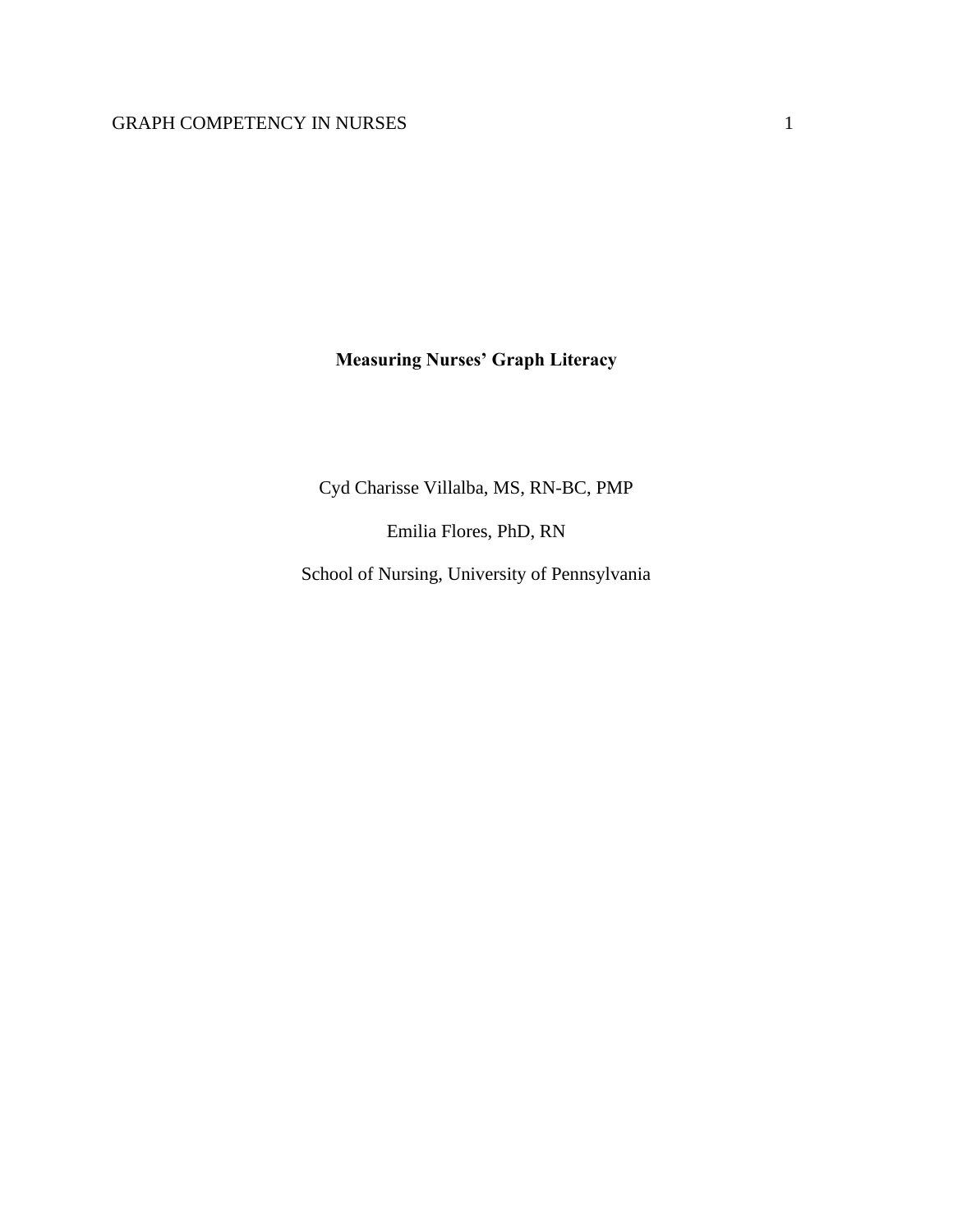#### **Abstract**

Increasingly, healthcare data used in nursing practice is visualized using graphs. However, studies show that low graph literacy is found in significant numbers in both the general population and in nurses. Even so, the concept of graph literacy is relatively unknown within healthcare and measuring baseline graph literacy isn't standardized. The 4-item GLS questionnaire is a brief, validated, healthcare-domain-specific scale developed by Galesic and Garcia-Retamero (2011), and assesses graph literacy by measuring comprehension of four frequently used graphs (simple pie, bar and line charts and icon array). Along with measuring baseline graph literacy, a video tutorial reviewing the four graphs and a re-designed graph used to test usability and utility were implemented to better understand and enhance graph comprehension in recently onboarded, entry-level, hospital nurses. The self-selecting, small sample size garnered enough data to run non-parametric tests, and although there were no statistically significant findings in tests for differences or correlations, measuring baseline graph literacy and identifying ways to enhance graph comprehension remain clinically significant. The qualitative and quantitative analysis challenged assumptions and will inform future graph literacy studies in hospital nurses.

*keywords*: graph literacy, data literacy, data visualization, graphicacy, nurses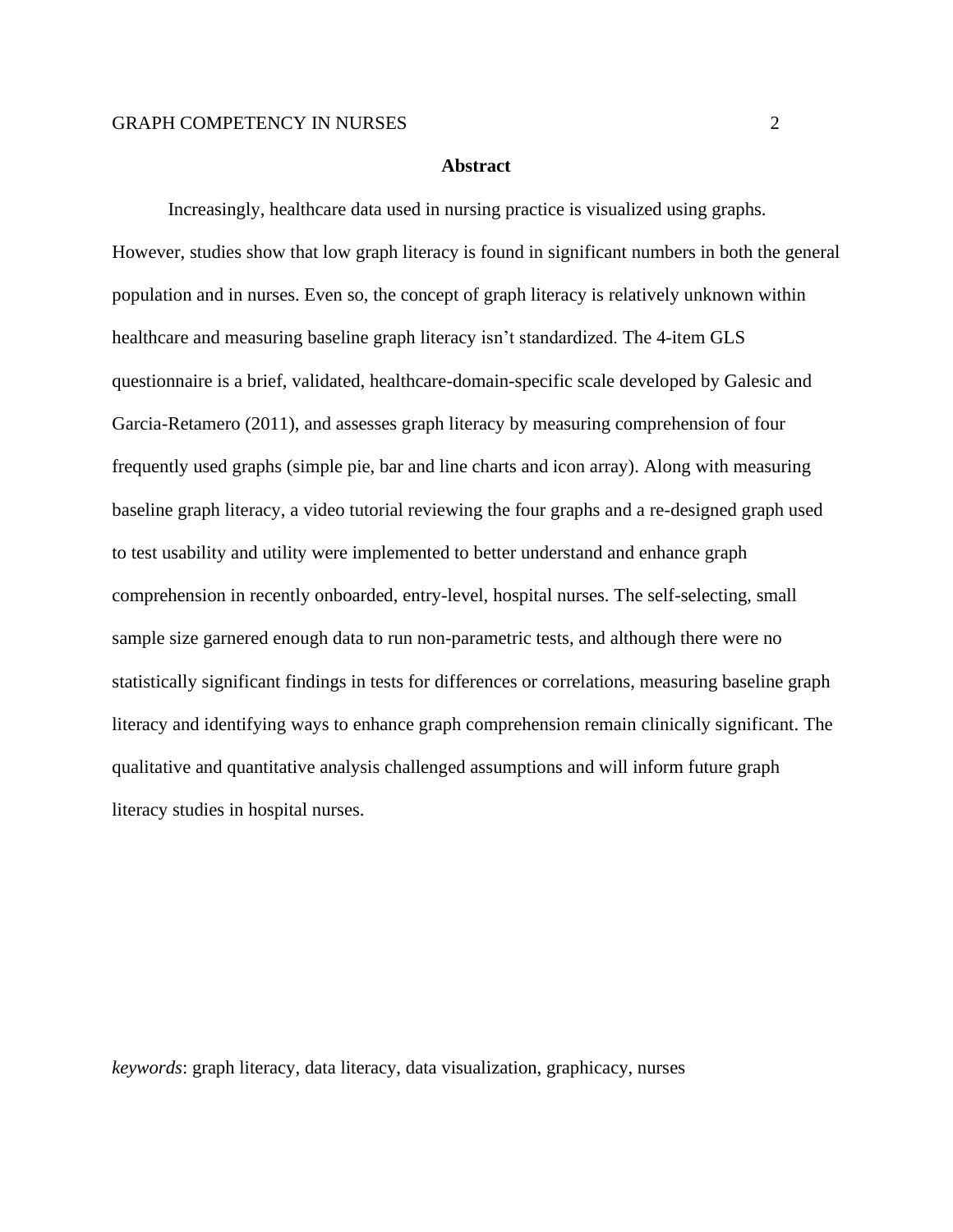#### **Measuring Nurses' Graph Literacy**

Literacy is a non-intuitive, learned ability to read, interpret, understand, apply and extrapolate information and meaning from a communication medium (Galesic & Garcia-Retamero, 2013). Data visualization literacy is then the ability to consume data or information that is visually represented in charts or diagrams (Galesic & Garcia-Retamero, 2013). Data visualization encompasses both numeracy (numbers) and graph literacy (quantitative data presented in graph form); though certain industries such as the financial and research sectors may focus on more specific associated literacies, such as risk and statistical literacies (Ybarra et al., 2017; Galesic & Garcia-Retamero, 2011). Graph literacy, then, is the ability to read, understand and appropriately apply information that is graphically presented (Galesic & Garcia-Retamero, 2013).

#### **Introduction**

#### **Problem**

Hospitals do not measure graph literacy in hospital nurses. Across the nursing practice spectrum, from executive to bedside roles, data-driven decisions are quickly becoming the expected norms (Bakken et al., 2019). Increasingly, healthcare data used in nursing practice is visualized using graphs. Clinical, administrative, quality and performance dashboards are accompanying or altogether replacing textual and tabular reports (Yoon et al., 2016; Dowding et al., 2015). More than ever, the ability to read graphically presented data is as important as the ability to read text (Börner et al., 2019). However, functional graph literacy remains a challenge among the general population, including nurses (Dowding et al., 2018a; Galesic & Garcia-Retamero, 2011).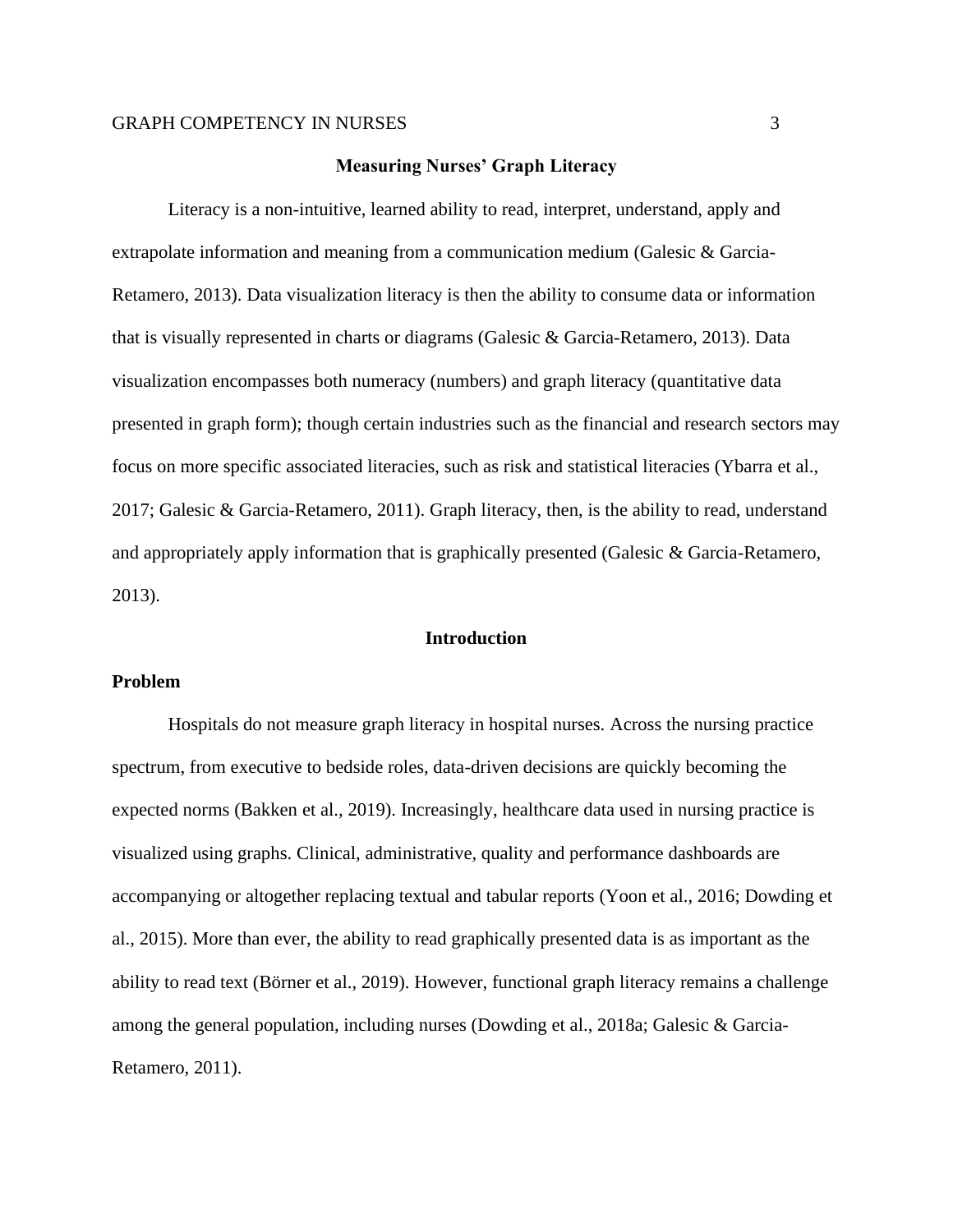The primary barrier to graph literacy assessment is the general lack of awareness of the phenomenon within healthcare: of graph literacy being a measurable construct, and of the existence of a graph literacy gap. Despite studies of graph literacy among students, patients and the general population, measurement of graph literacy in clinical providers is rare (Lopez et al., 2016). Other barriers include a lack of healthcare domain and role-specific graph literacy assessment tools, as well as a lack of established training modules and instruction programs (Talboy & Schneider, 2017). Institutional barriers such as time and resource constraints also endanger efforts to promote improved graph literacy in nurses. Successful strategies to promote graph literacy among nurses will require engaging all stakeholder groups to initiate and sustain a cohesive effort towards bridging the graph literacy gap.

#### **Background and Significance**

About one-third of the general population has low graph literacy (Galesic & Garcia-Retamero, 2011), even among the educated populace. This is particularly concerning as people with low graph literacy may not fully understand critical health information presented in graphical form (Bakker et al., 2017). In a study of home care nurses, approximately one-fourth were found to have low graph literacy (Dowding et al., 2018a, p. 180). A similar study noted that nurses with low graph literacy had difficulty comprehending quality targets that were graphically represented (Dowding et al., 2018b). The impact of poor graph literacy can exhibit in adverse behaviors: avoidance in making critical decisions, misrepresentations of presented data, noncompliance with best-practice recommendations and policy mandates and all these can result in poor patient outcomes in clinical settings (Dowding et al, 2018a; Dowding et al, 2018b; Keenan et al., 2017).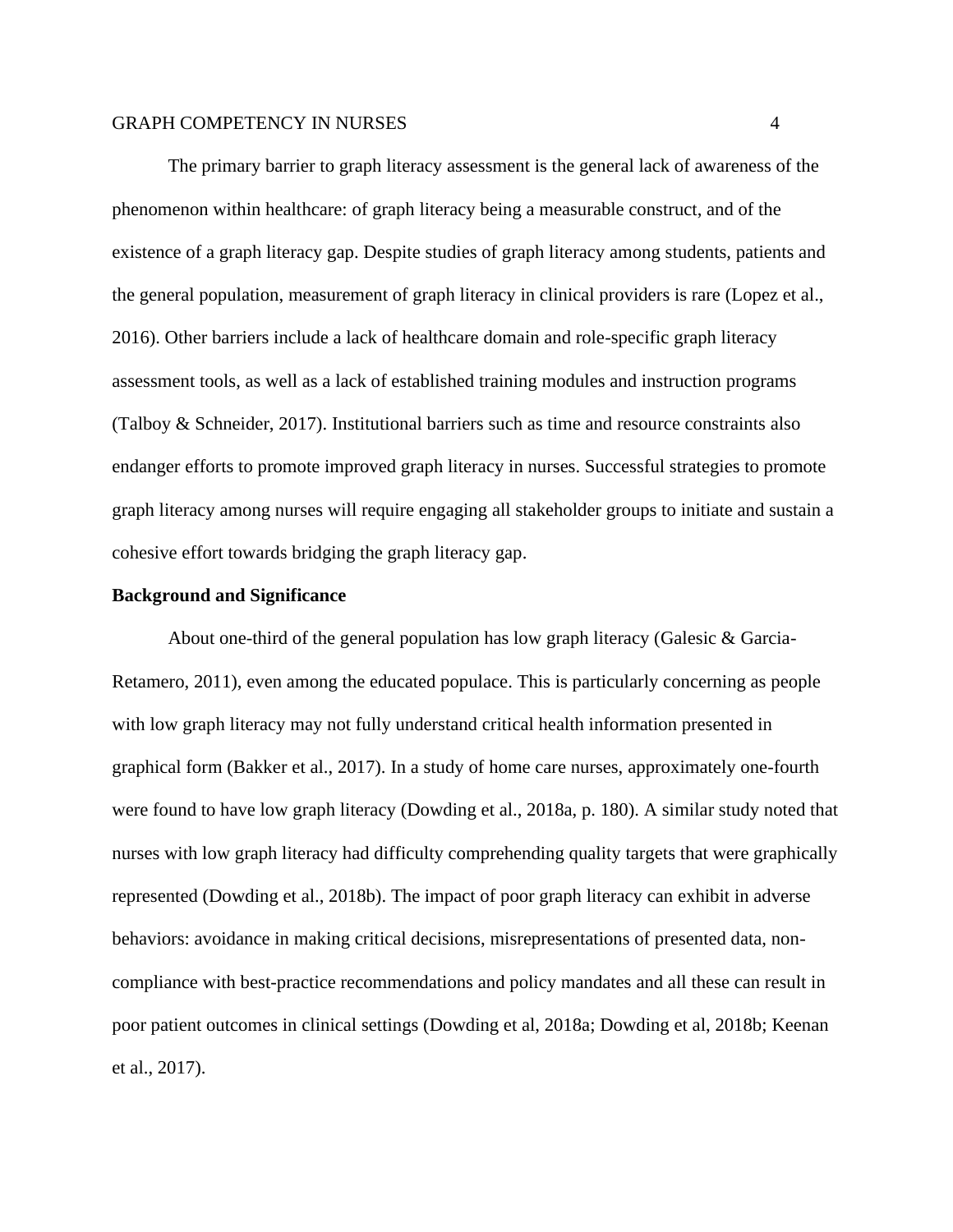Measurement of graph literacy is essential because it reveals the baseline competency of the intended audience and helps inform the development of effective data products (Yoon et al., 2016; Dowding et al., 2018a). Baseline measurements of nurses' graph literacy may help anticipate whether the nurse will be able to understand and use a dashboard or report, and which changes need to be made to support the users' graph literacy level. Moreover, enhancing graph comprehension requires graph designs that align with utility and usability principles, such as those outlined in Nielsen's Usability Heuristics, the AHRQ Usability Toolkit and Dowding's (2018c) heuristics for dashboard design evaluation. In addition to well-designed graphs, knowledge of and familiarity with frequently used graphs may help promote graph comprehension. Galesic and Garcia-Retamero (2011) highlighted that the ability to effectively read, interpret and apply information gleaned from graphs is a learned skill, therefore, teaching the basic techniques for understanding frequently used graphs using data that is contextually appropriate or known to the study participants may supplement graph comprehension of welldesigned graphs.

#### **Local Site**

Memorial Sloan Kettering Cancer Center in New York City, formerly New York Cancer Hospital, is the largest and oldest cancer treatment and research institution in the world. A Magnet hospital, it is also a designated National Cancer Institute Comprehensive Cancer Center. In the varying hospital capacities, a nurse may be tasked with utilizing a dashboard or graph report to glean important treatment information, assess compliance with quality benchmarks, or monitor initiative or program performance targets. For example, nurse leaders piloting a program to decrease falls in the inpatient setting requested a dashboard to graphically present the volume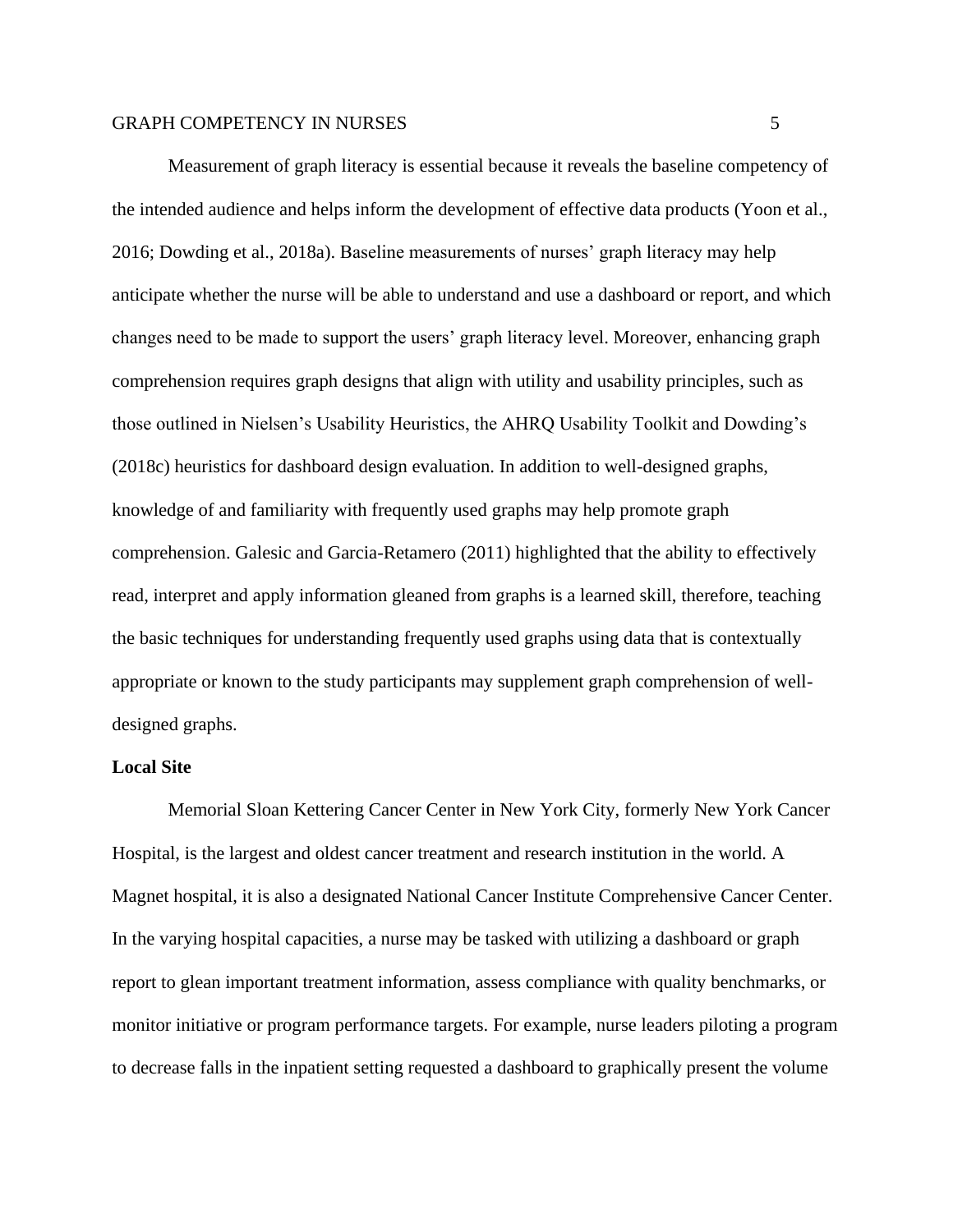of nursing orders placed to initiate patient monitoring, as well as a representation of the program's impact to the pilot units' falls rate over time. The dashboard decreases the administrative burden in gathering, analyzing, and disseminating key program information to a multitude of stakeholders.

However, according to Nancy Houlihan, Memorial Sloan Kettering Cancer Center's (MSK) Director of Evidence-Based Nursing, the lack of formal or structured assessment of graph literacy or graph literacy training for nurses in leadership and research roles is of particular concern. Key administrative and practice information are often communicated graphically, often with little or no textual context or onboarding; and the dangers of misinterpretation or delayed action can result in adverse consequences and missed opportunities (personal communication, May 3, 2019). Anecdotal discussions with dashboard development team members and clinical users highlight that poor graph literacy is a phenomenon of concern at MSK. However, there remains a lack of a broad awareness, formal acknowledgement, and structured measurement of graph literacy within the institution.

Thus, this project aims to 1) identify the baseline graph literacy in entry-level (CN1) nurses at MSK, and to 2) develop effective graph designs and training modules to enhance graph comprehension. The success metrics are 1) at least 80% participation with at least 50% completed responses and 2) a statistically significant increase in mean graph utility questionnaire scores.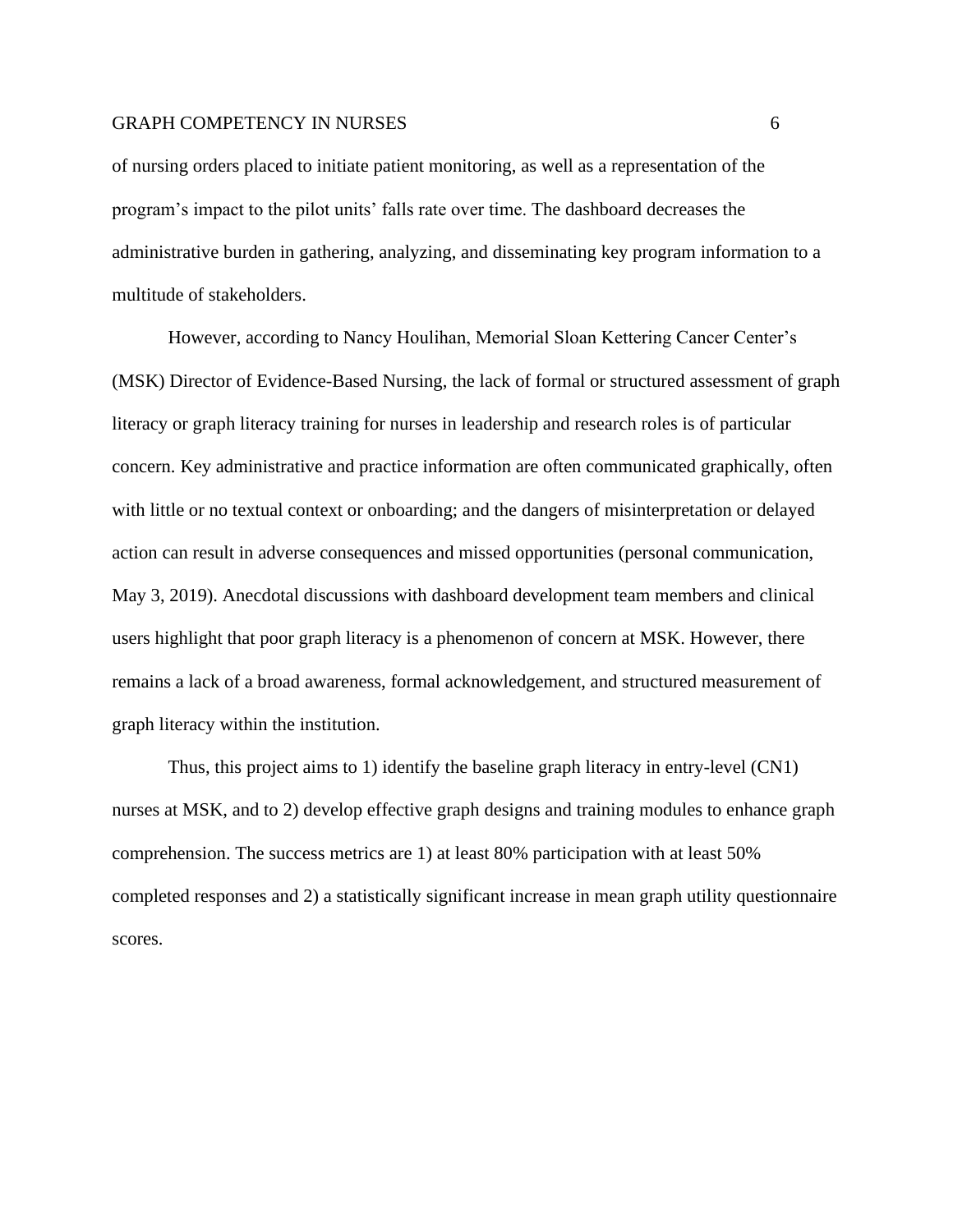#### **Methods**

#### **Context**

A Magnet-recognized institution, the Department of Nursing at MSK has approximately 5,000 nurses staffing screening centers, outpatient practices and treatment sites, acute inpatient units, urgent care centers, as well as diagnostic and procedural areas. The roles within the department include registered nurses, nurse practitioners, clinical nurse specialists, clinical research nurses, nurse educators, nursing clinical analysts, physician referral coordinators, case managers, certified registered nurse anesthetists and unlicensed assistive personnel. Every month approximately 50 newly hired entry-level nurses (recent graduates and second careerists), are enrolled in an 18-month long nursing orientation and mentoring program at MSK. However, the COVID-19 pandemic decreased the number of monthly orientees to as low as seven or one in some months. Fortunately, we were able send recruitment emails to CN1 cohorts onboarded in 2020, especially those earlier in the year prior to the lockdown and social distancing strictures. This prospective study conducted pre- and post- testing using this convenience sample from a cohort of entry-level nurses.

#### **Interventions**

Implementation was conducted in two phases: Phase 1 assessed the participants' baseline graph literacy using the Graph Literacy Scale (GLS), collected demographics, and performed an initial assessment of the utility of four graphs developed specifically for this study. The graphs' content was based on oncology nursing data framed in an operational or clinical question (such as benchmark compliance rates, infection trends, or proportion of patients impacted). Phase 2 presented a tutorial covering the four basic graphs delivered via a brief, animated video tutorial,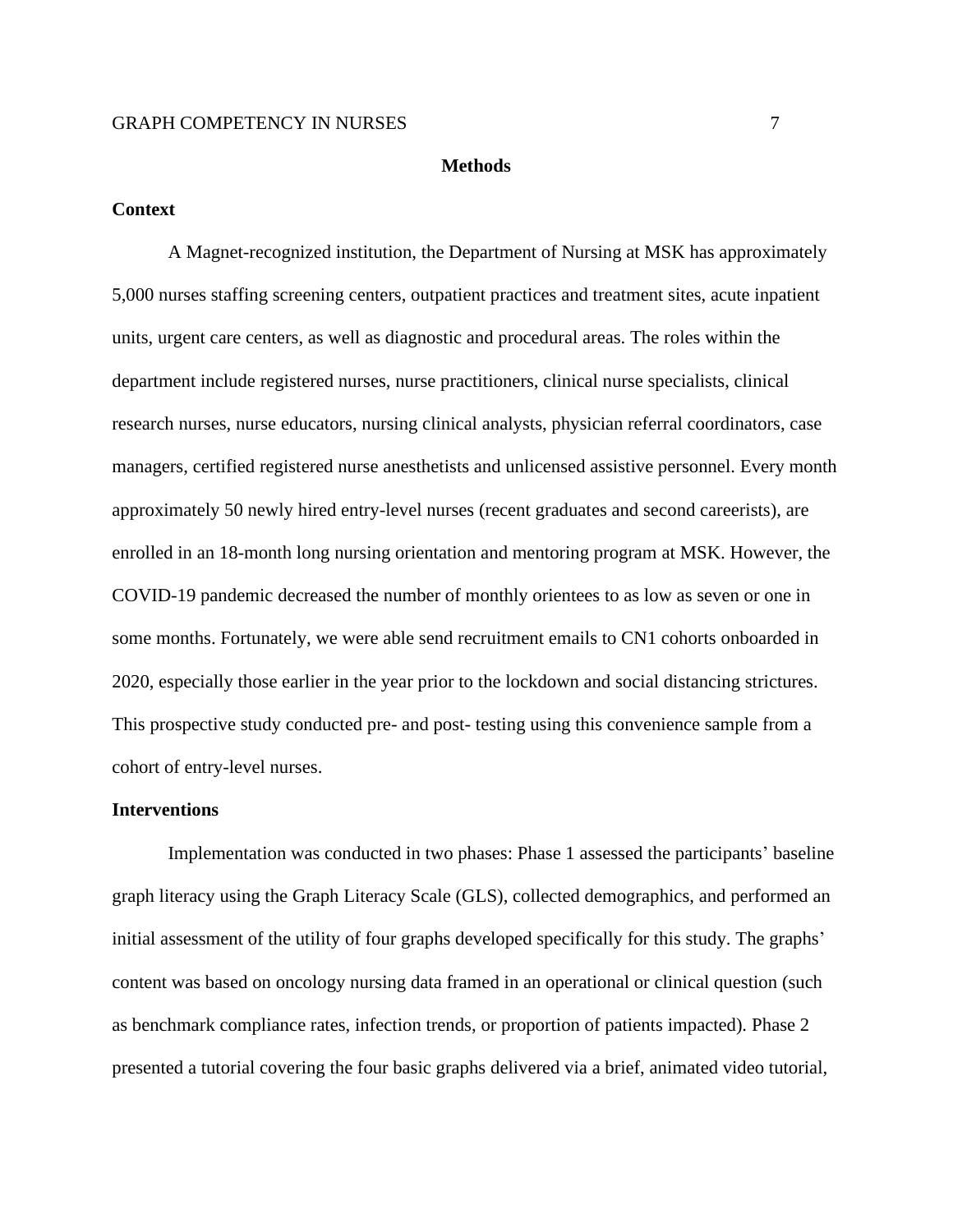a re-design of the graphs to increase their usability (ease-of-use) and utility (usefulness), and a final assessment testing the utility of the four re-designed graphs.

The animated video tutorial articulated the significance of efficient and accurate graph interpretation and its impact on healthcare delivery and outcomes. It also provided an overview of the purpose and uses of the four frequently used graphs. Lastly, the graph re-design embedded supportive visual cues and context to enhance the participants' graph comprehension, regardless of their baseline graph literacy.

The 4-item, short GLS questionnaire (Appendix A) is the successor to the original 13 item, healthcare-domain-specific scale developed by Galesic and Garcia-Retamero (2011), which was validated in probabilistic adult participants in the United States and Germany with a Cronbach's  $\alpha$  = 0.85. The GLS assesses graph literacy by measuring comprehension of four frequently used graphs (simple pie, bar and line charts and icon array); the original version takes approximately 15 minutes to complete, while the shorter version takes about 4 minutes. In the US, the GLS has been used to assess graph literacy in nurses and other healthcare providers (Dowding et al., 2018; Keenan et al., 2017; Lopez et al., 2016; Izard et al., 2014). The GLS is administered once, in the beginning of the study, to determine participants' baseline graph literacy. Low graph literacy is defined as less than the median score. The developers have permitted the use of the GLS in this study.

The demographic questionnaire (Appendix B) is adopted from Dowding et al.'s (2018) study and takes approximately 5 minutes to complete. It assesses sex, age, race, educational degrees, staffing type, and years of nursing and non-nursing work experience.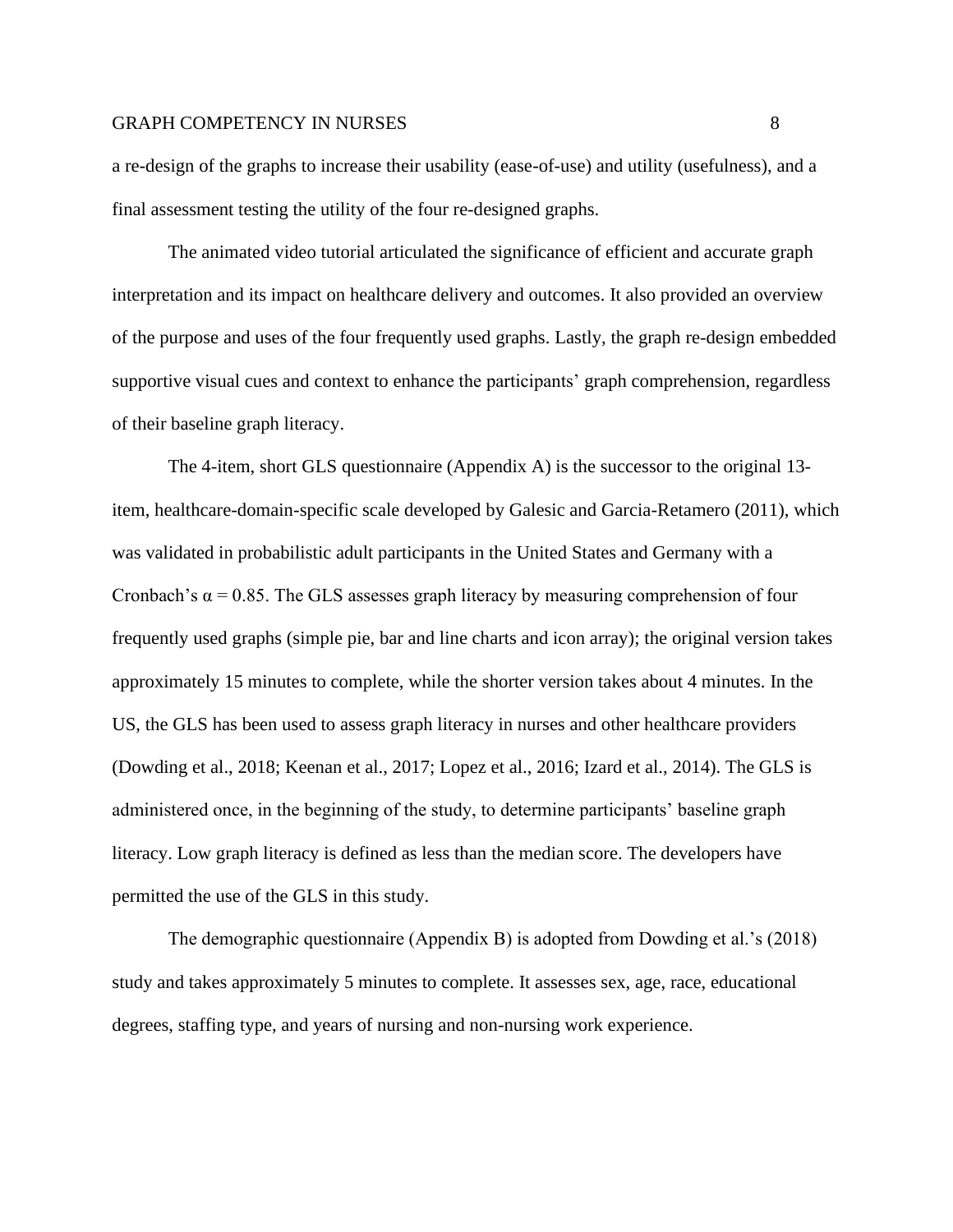The utility questionnaire (Appendix C) evaluates a specific graph's usefulness by assessing the user's comprehension of the graph content. The utility questionnaire is used for pre- and post- testing and takes approximately 5 minutes to complete. The utility questionnaire is not a proprietary tool or singularly developed by authors but is based on evaluation principles promulgated by Nielsen's Usability Heuristics and the AHRQ Usability Toolkit. Similar utility assessments were used in Daeschler et al. (2019) and Sivagnanasundaram et al. (2016) studies. The post-test utility questionnaire uses the same graph and essential content but will test on different data points (for example, the pre-test may ask for the compliance rate for Q3 2018 while the post-test may ask for the compliance rate for a different quarter/year). The utility questionnaire predominantly measures graph comprehension using objective, quantitative questions, but it also utilizes subjective, qualitative responses to assess the participants' perceptions of the graph's usefulness.

Both the Phase 1 and 2 surveys, including the video tutorial, were made available via Research Electronic Data Capture (REDCap), an open source platform developed by Vanderbilt University and for which MSK has a standing agreement with to allow the usage for academic/research purposes. This offered an accessible and intuitive medium for participants to complete the surveys at their convenience. Data collected for this study will be managed via a secure REDCap Database and housed in MSK's New Jersey data center.

#### **Analysis**

The GLS is given once to determine the participants' baseline graph literacy. To measure whether the interventions enhanced graph comprehension, the utility pre & post test scores were assessed using the Wilcoxon signed-rank test. Only questions that are quantifiable were assessed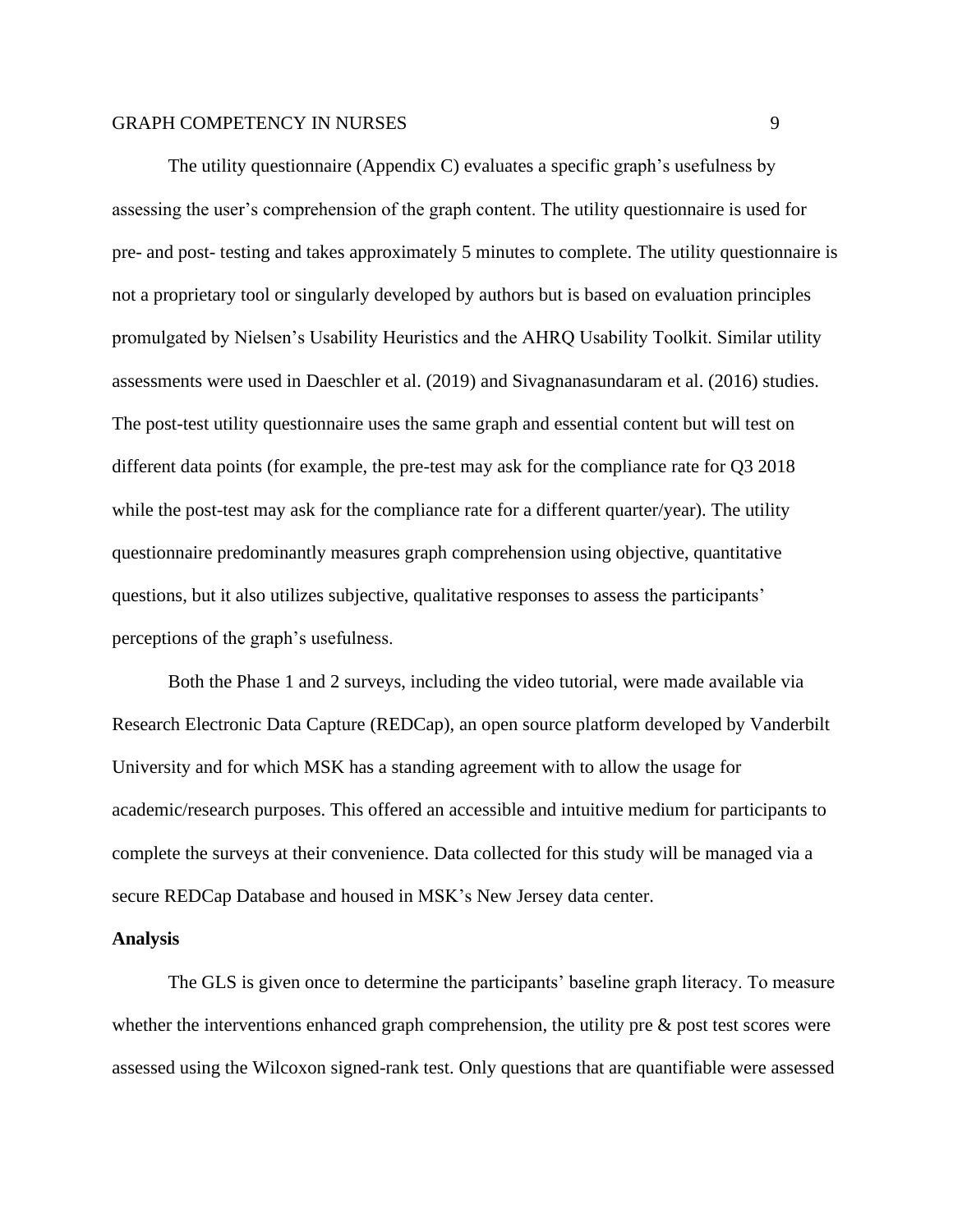using statistical tests. The free-text responses to subjective questions were assessed qualitatively to describe and explore the meaning and impact of the participants' perceptions.

Moreover, the Spearman rank-order correlation coefficient was used to identify relationships between the independent and dependent continuous variables. For example, age with GLS and pre-test utility scores, and GLS with pre-test utility scores. The data were analyzed using IBM SPSS Statistics (Version 26) predictive analytics software.

#### **Ethical considerations**

Two Institutional Review Boards (IRB) separately reviewed and approved this study, MSK and University of Pennsylvania, to be conducted at MSK. The authors would like to acknowledge the contribution of the faculty and site leads and the cooperation of the MSK nursing staff.

#### **Results**

Project implementation began in October 2020 with data collection ending in November 2020. There were 79 eligible participants, 21 (27%) of whom responded to at least one of the three Phase 1 surveys, with 15 (71%) subsequently completing all surveys in Phase 1 and 2. Halfway through project implementation, to increase both the response and completion rates, a small financial incentive (\$10 electronic gift card) was offered to participants who complete all surveys. Scheduled REDCap reminders as well as email reminders sent by MSK nursing leadership were also instrumental in improving responses.

#### **Quantitative & Qualitative Findings**

Sociodemographic characteristics are outlined in Table 1 (Appendix D). In brief, most of the participants were female (n = 14, 93%), in their twenties (n = 12, 80%), White (n = 10, 67%)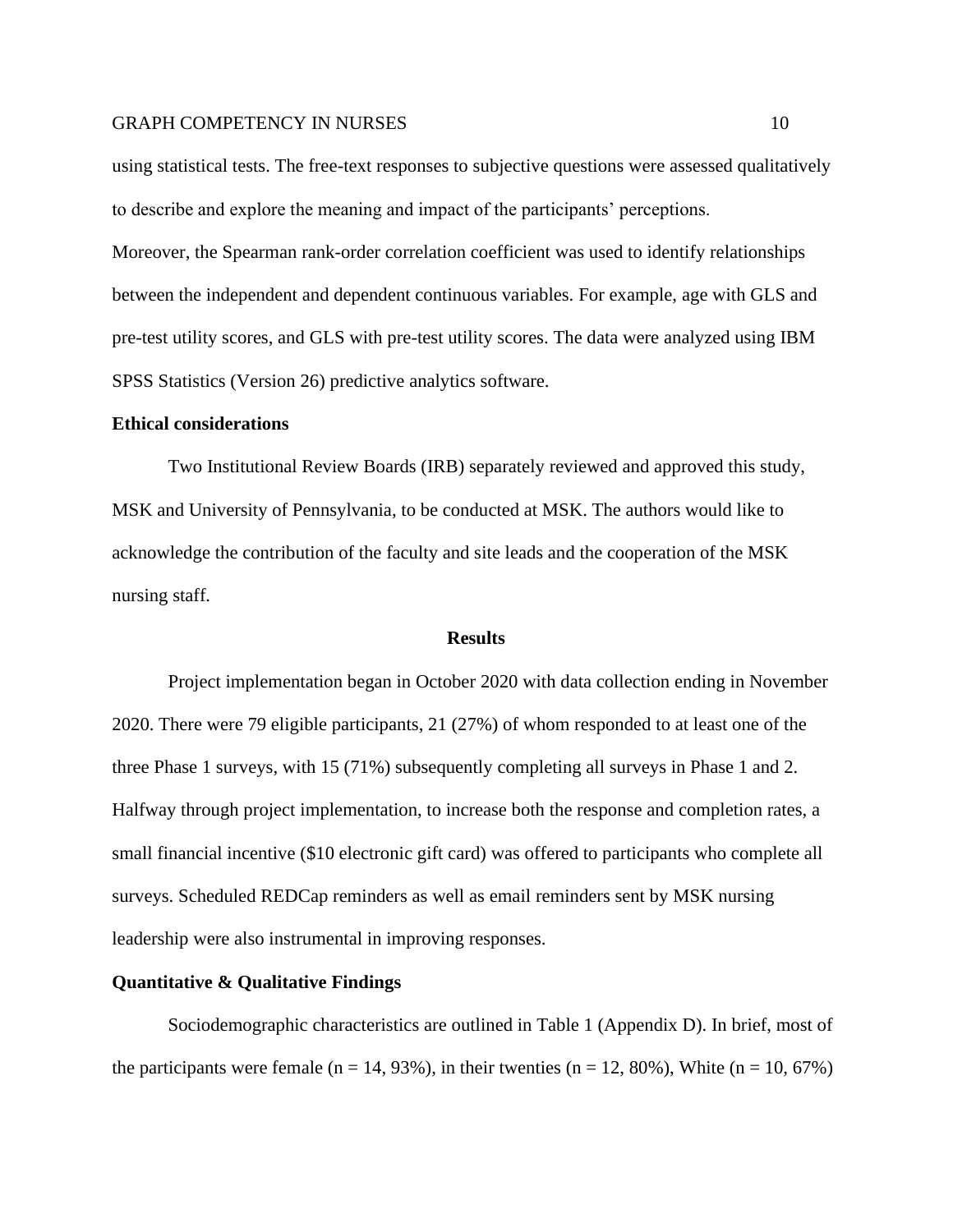had another non-nursing degree (n = 11, 73%), had high baseline graph literacy (n = 10, 67%), and an equally high pre-test utility score ( $n = 12, 80\%$ ). All the participants correctly answered items 1 and 2 in the GLS survey, while 9 (60%) answered item 3 correctly, but only 4 (27%) answered item 4 correctly. Similarly, all the participants correctly answered items 1 and 2 in both the pre- and post- utility questionnaires. However, only 2 (13%) participants correctly answered item 3 in the pre-, and only 1 (0.7%) correctly answered item 3 in the post- utility questionnaire. Fortunately, 12 (80%) participants correctly answered item 4 in the pre-, and 11 (73%) correctly in the post- utility questionnaire.

The Wilcoxon test showed a non-significant decrease in mean utility scores  $(Z = -0.816, p$  $= 0.414$ ), with the pre-test mean at 2.93 and a post-test mean of 2.80. Similarly, tests for correlation between continuous independent and dependent variables showed non-significance: moderate, negative association between age and GLS score  $(r_s = -.318, p = .249)$ , and weak, negative association between GLS and pre-test utility scores ( $r_s = -118$ ,  $p = .675$ ).

Free-text demographic data showed that participants had diverse backgrounds, with experience working in non-nursing, healthcare-related industries as well as non-healthcare fields. Qualitative feedback from both pre- and post- utility questionnaires showed some participants found the questionnaire "fun" and the graphs "explanatory", while others requested a clearer title and an easier-to-read graph (larger picture, bigger font, more axis marks, clearer scales, bigger font, etc). Most found the utility questionnaire's pre- and post- test graphs to have completely answered the assessment questions ( $n = 14$ , 93% and  $n = 13$ , 87%). For the one participant who thought the pre- utility graph did not help at all, their pre- utility score was 2, and their GLS was 3. For the two participants who thought the post- utility graph only partially answered the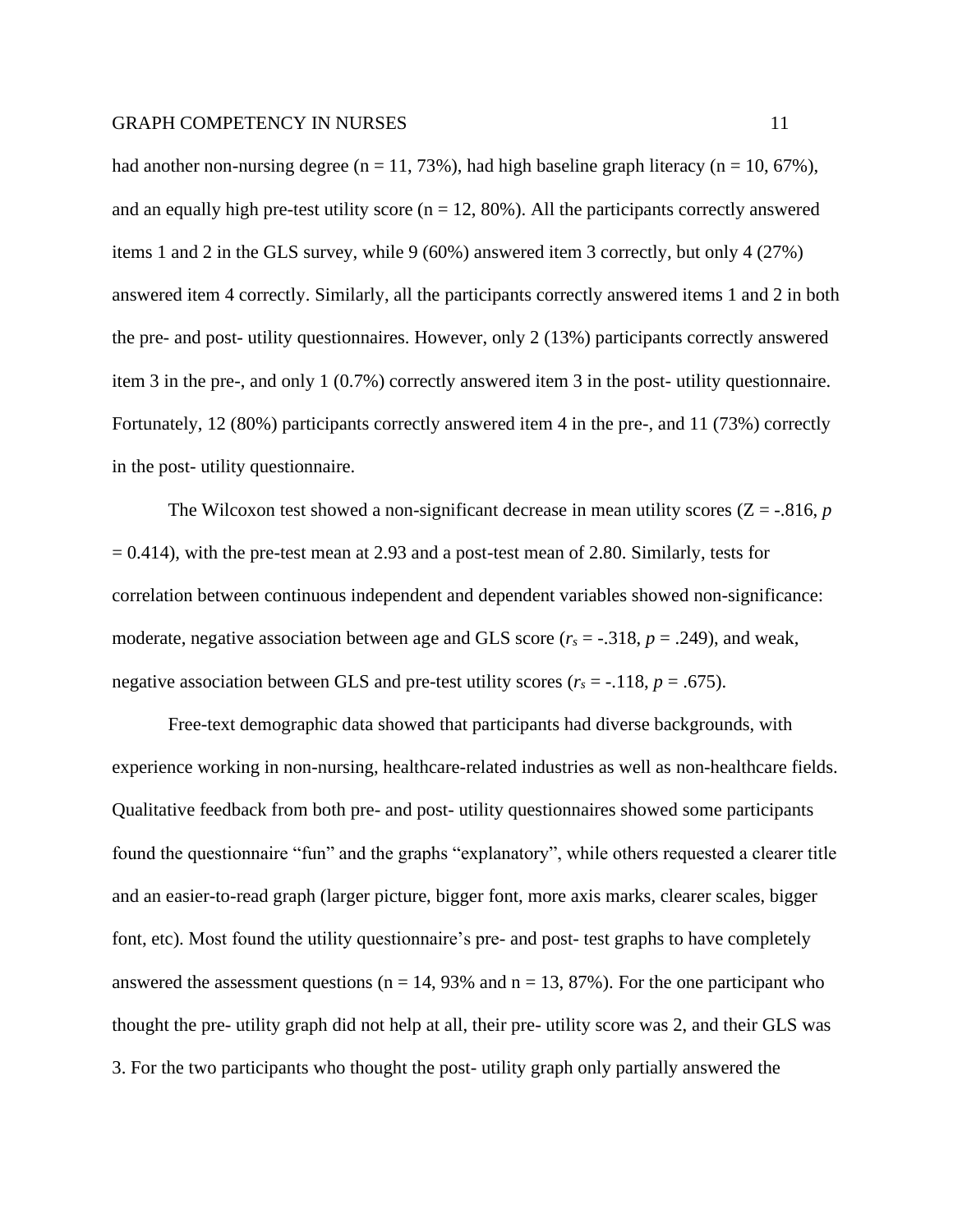assessment questions, both their post- utility scores were 2 but they differed in their baseline GLS (1 and 3).

### **Missing Data**

Records by respondents who did not complete all three Phase 1 or Phase 2 surveys were excluded from the final data analysis. Certain non-mandatory demographic data such as type of non-nursing degree, years of non-nursing working experience, and years in a type of industry/role were not always filled in even though the parent or leading question was answered affirmatively. For example, a response of Yes to having a non-nursing degree but no response to the type of non-nursing degree. Incomplete data (left blank or not answered) were either categorized as non-responses or as a negative (No).

#### **Discussion**

#### **Summary**

Although we did not meet our participation rate goal of 80%, we did have more than 50% of our respondents complete all Phase 1 and 2 surveys. And although we did not find a significant increase in mean pre- and post- graph utility scores, we were able to conveniently and effectively measure baseline graph literacy in CN1 nurses. We were also able to develop and implement a sustainable medium to administer the GLS and utility assessments in addition to presenting the tutorial & graph re-design interventions.

#### **Interpretation**

Interestingly, certain survey questions pinpointed pain points that were shared by most of the participants: item 4 on the GLS and item 3 on the pre- and post- utility questionnaires. Item 4 on the GLS showed two line graphs with different slopes, and both lacked scales or axis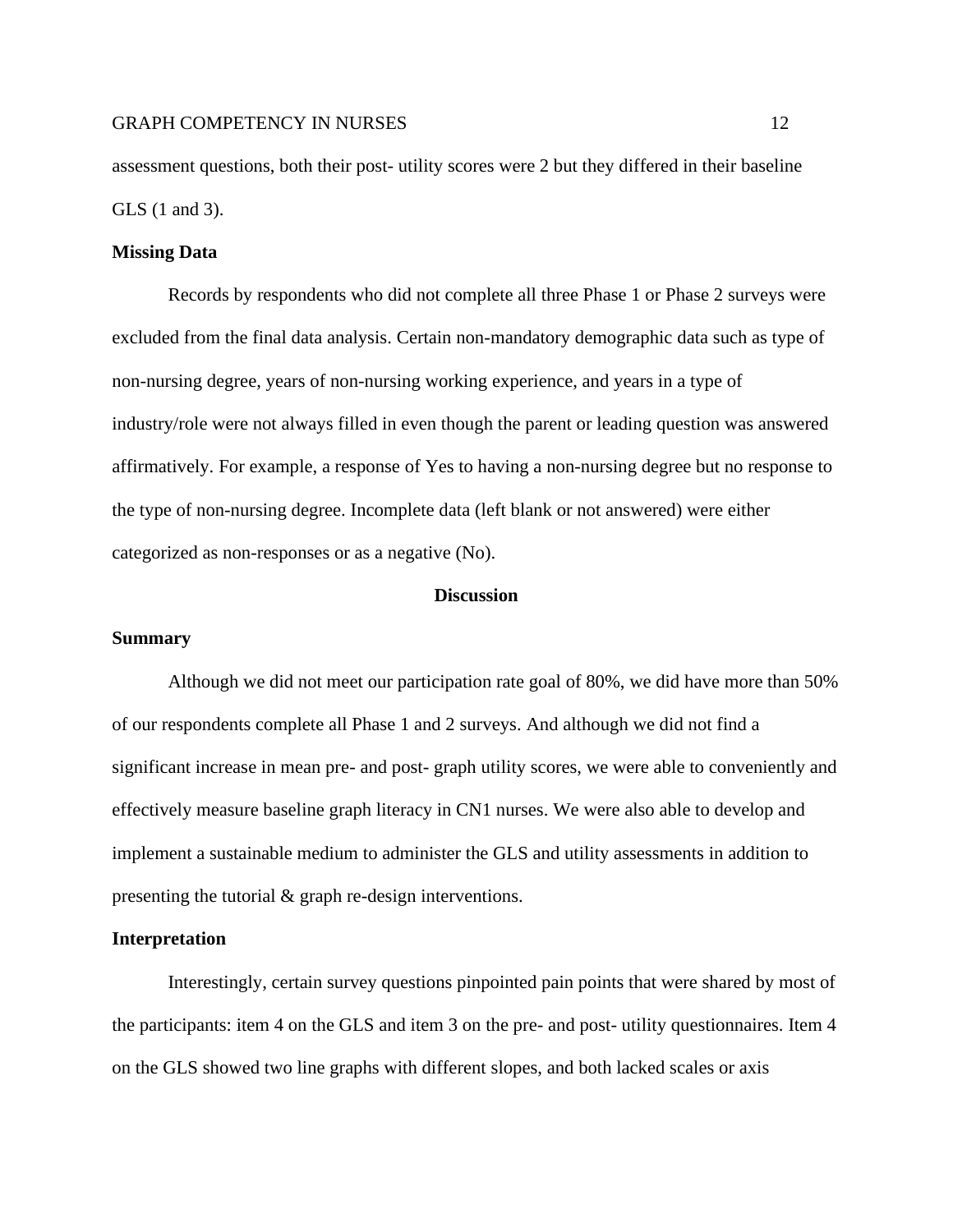labels/marks. The correct answer is it is not possible to compare the two graphs, however, most participants may have stopped at comparing the steepness of the slopes and did not account for the missing scales. One of the two participants who answered this item correctly had a degree and working experience in a STEM field, while the other neither had a non-nursing degree nor prior working experience. Similarly, there were no distinguishing sociodemographic factors associated with correctly answering item 3 on the pre- and post- utility questionnaires.

The non-significant findings from tests of differences and correlations highlight the importance of measuring not only baseline graph literacy, but also in carefully designing appropriate graphs that will be used in actual practice. Meaning, a high graph literacy score does not guarantee comprehension of all basic graph types, especially if the graph is poorly designed or the data being presented is fairly complex or too unfamiliar to be adequately presented in one graph without providing prior training, additional context or substantial graphical support (annotations, footnotes, etc).

Self-selection may have accounted for the high baseline graph literacy found in the participants. Having other non-nursing work experience and/or having a degree in another field may have benefited the participants by granting them more opportunities to create or use graphs. This previous experience with graphs may also have contributed to the limited, voluntary viewing of the video tutorial. Lastly, two initial respondents to Phase 1 only completed the demographics survey and did not continue on to complete the GLS or pre- utility surveys. These two participants may have avoided completing the remaining surveys due to a lack of familiarity with, confidence in, or interest in completing graph comprehension assessments. Even so, standardizing baseline graph literacy measurement in all staff nurses across all practice settings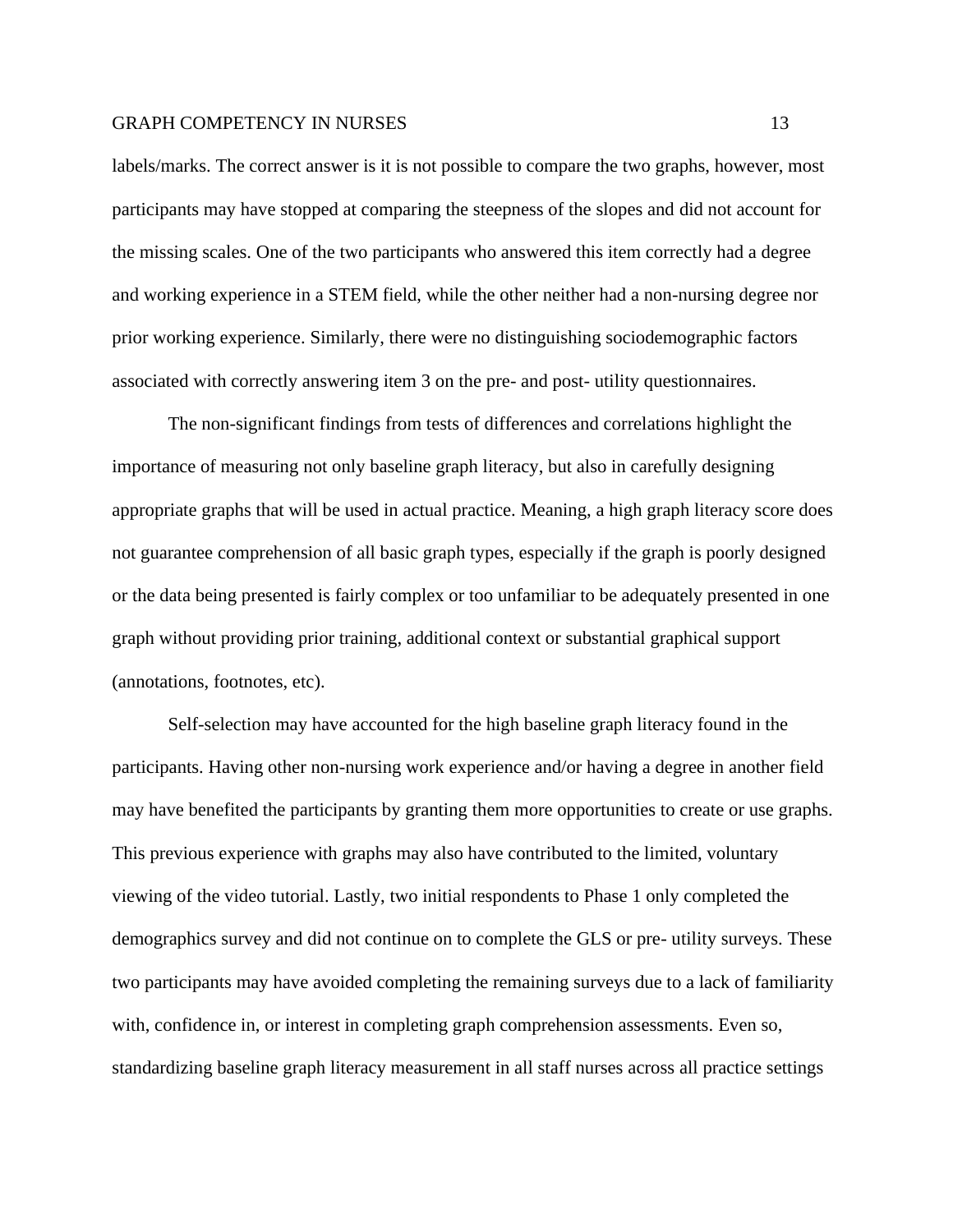may equally benefit those with high and low graph literacy by identifying those that would stand to gain from structured training on basic graph types, and those that could help validate the usability and utility of graphs to be used in actual practice.

### **Limitations**

Our self-selecting, small sample size  $(N = 15)$ , which was conveniently sampled and limited to only hospital CN1 nurses, preclude the generalizability of our findings to the larger nurse population and to its varied practice settings. The GLS is also specific to four frequently used, basic graph types and does not account for other frequently used graph types or more advanced graph types. Moreover, only 7 (47%) distinct (unidentified) views of the video tutorial was logged. Additionally, the study could have benefited from more PDSA cycles to better understand and formulate interventions, such as on-site/live focus groups, education sessions, and iterative graph re-designs. Lastly, testing usability and utility on graphs that are actually used or will be used in practice may offer more immediate strategies to enhance graph comprehension than non-specific, sample graphs (such as the ones used in this project).

#### **Conclusion**

The GLS REDCap implementation provides a convenient and effective method to measure baseline graph literacy in hospital nurses. The baseline graph literacy can be used to provide insights to the challenges faced by nurses when using basic graph types and informs which interventions may be more suited to supporting the wide range of graph literacies that may exist within each practice setting or role. Notwithstanding this project's small sample size and non-significant findings, awareness of graph literacy gaps within nursing, remain and continue to be relevant to practice.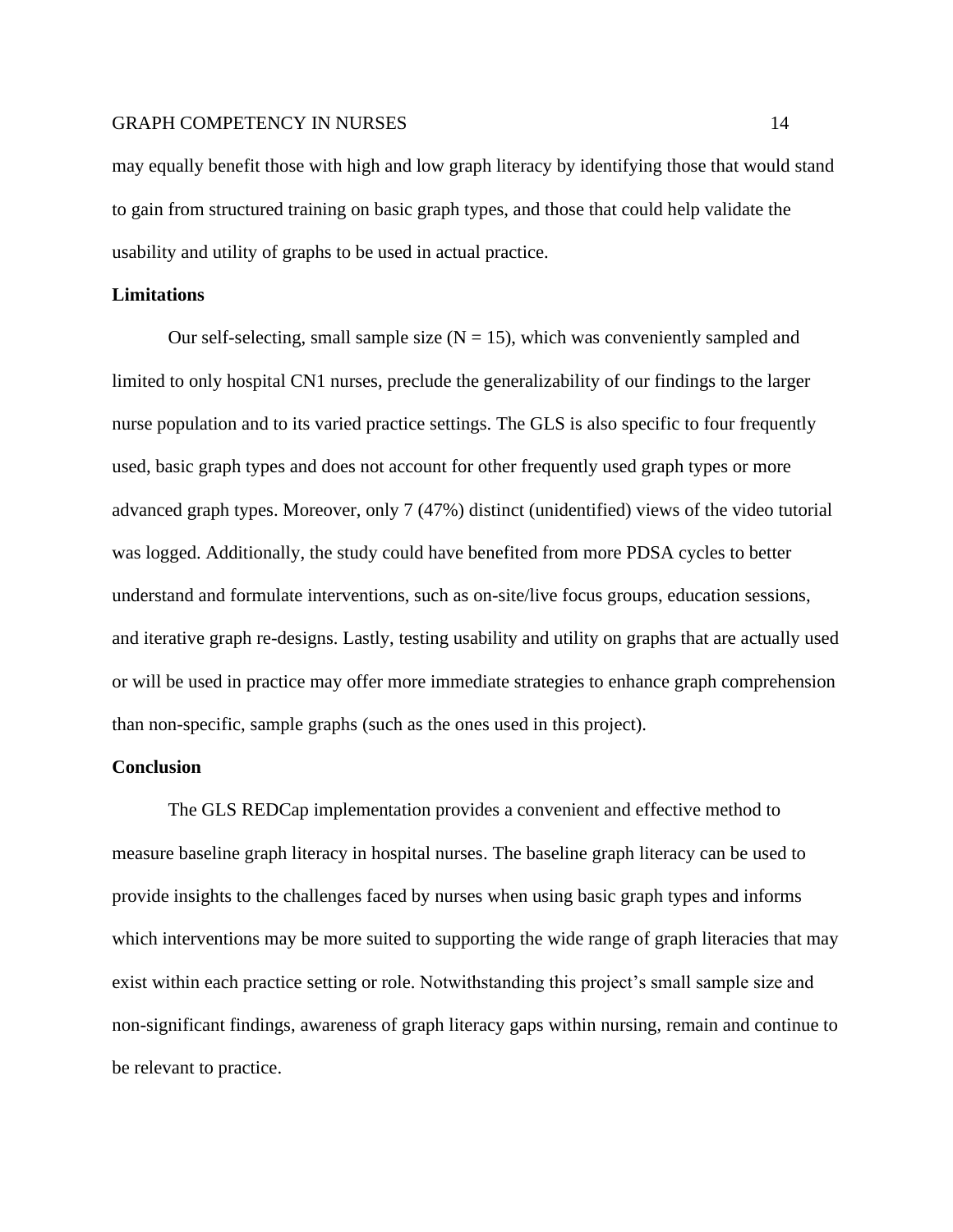#### **References**

- Bakken, S., & Koleck, T. A. (2019). Big data challenges from a nursing perspective. In M. Househ, A. W. Kushniruk & E. M. Borycki (Eds.), *Big data, big challenges: A healthcare perspective: Background, issues, solutions and research directions* (pp. 3-16). Springer International Publishing. [https://doi.org/10.1007/978-3-030-06109-8\\_1](https://doi.org/10.1007/978-3-030-06109-8_1)
- Bakker, C. J., Koffel, J. B., & Theis-Mahon, N. R. (2017). Measuring the health literacy of the upper midwest. *Journal of the Medical Library Association*, *105(*1), 34-43. https://doi.org/10.5195/jmla.2017.105
- Dowding, D., Merrill, J. A., Onorato, N., Barrón, Y., Rosati, R. J., & Russell, D. (2018a). The impact of home care nurses' numeracy and graph literacy on comprehension of visual display information: Implications for dashboard design. *Journal of the American Medical Informatics Association, 25(*2), 175-182. https://doi.org/10.1093/jamia/ocx042
- Dowding, D. W., Russell, D., Jonas, K., Onorato, N., Barron, Y., Merrill, R. J. A., & Rosati, R. J. (2018b). Does level of numeracy and graph literacy impact comprehension of quality targets? findings from a survey of home care nurses. AMIA ...Annual Symposium Proceedings. AMIA Symposium, 2017, 635-640. https://www.ncbi.nlm.nih.gov/pmc/articles/PMC5977578/
- Dowding, D., & Merrill, J. A. (2018c). The Development of Heuristics for Evaluation of Dashboard Visualizations. *Applied Clinical Informatics, 9(*3), 511-518. https://doi.org/ [10.1055/s-0038-1666842](https://doi.org/10.1055/s-0038-1666842)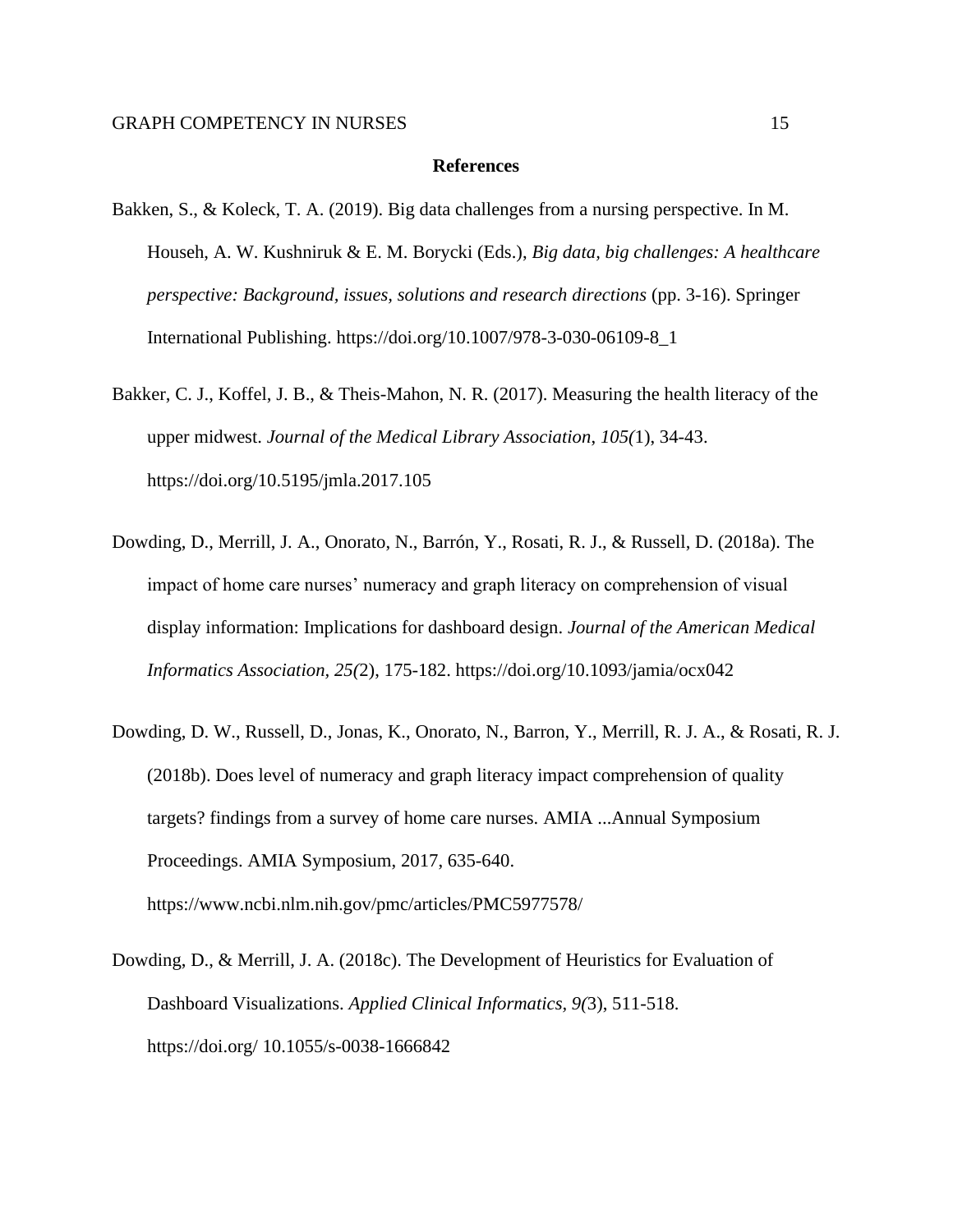- Dowding, D., Randell, R., Gardner, P., Fitzpatrick, G., Dykes, P., Favela, J., . . . Currie, L. (2015). Dashboards for improving patient care: Review of the literature. *International Journal of Medical Informatics, 84*(2), 87-100. https://doi.org/10.1016/j.ijmedinf.2014.10.001
- Galesic, M., & Garcia-Retamero, R. (2019). Using the Short Graph Literacy Scale to Predict Precursors of Health Behavior Change. *Medical Decision Making, 39*(3), 183-195. https://doi.org/ 10.1177/0272989X19829728
- Galesic, M., & Garcia-Retamero, R. (2013). Graph literacy for health. *Transparent communication of health risks: Overcoming cultural differences* (pp. 53-65) https://doi.org/10.1007/9781461443582
- Galesic, M., & Garcia-Retamero, R. (2011). Graph literacy: A cross-cultural comparison. *Medical Decision Making, 31*(3), 444-457. https://doi.org/10.1177/0272989X10373805
- Keenan, G., Lopez, K., Yao, Y., Sousa, V., Stifter, J., Febretti, A., … Wilkie, D. (2017). Toward meaningful care plan clinical decision support. *Nursing Research.*, *66*(5), 388–398. https://doi.org/10.1097/NNR.0000000000000234
- Lopez, K. D., Wilkie, D. J., Yao, Y., Sousa, V., Febretti, A., Stifter, J., . . . Keenan, G. M. (2016). Nurses' numeracy and graphical literacy: Informing studies of clinical decision support interfaces. *Journal of Nursing Care Quality, 31*(2), 124-130. https://doi.org/10.1097/NCQ.0000000000000149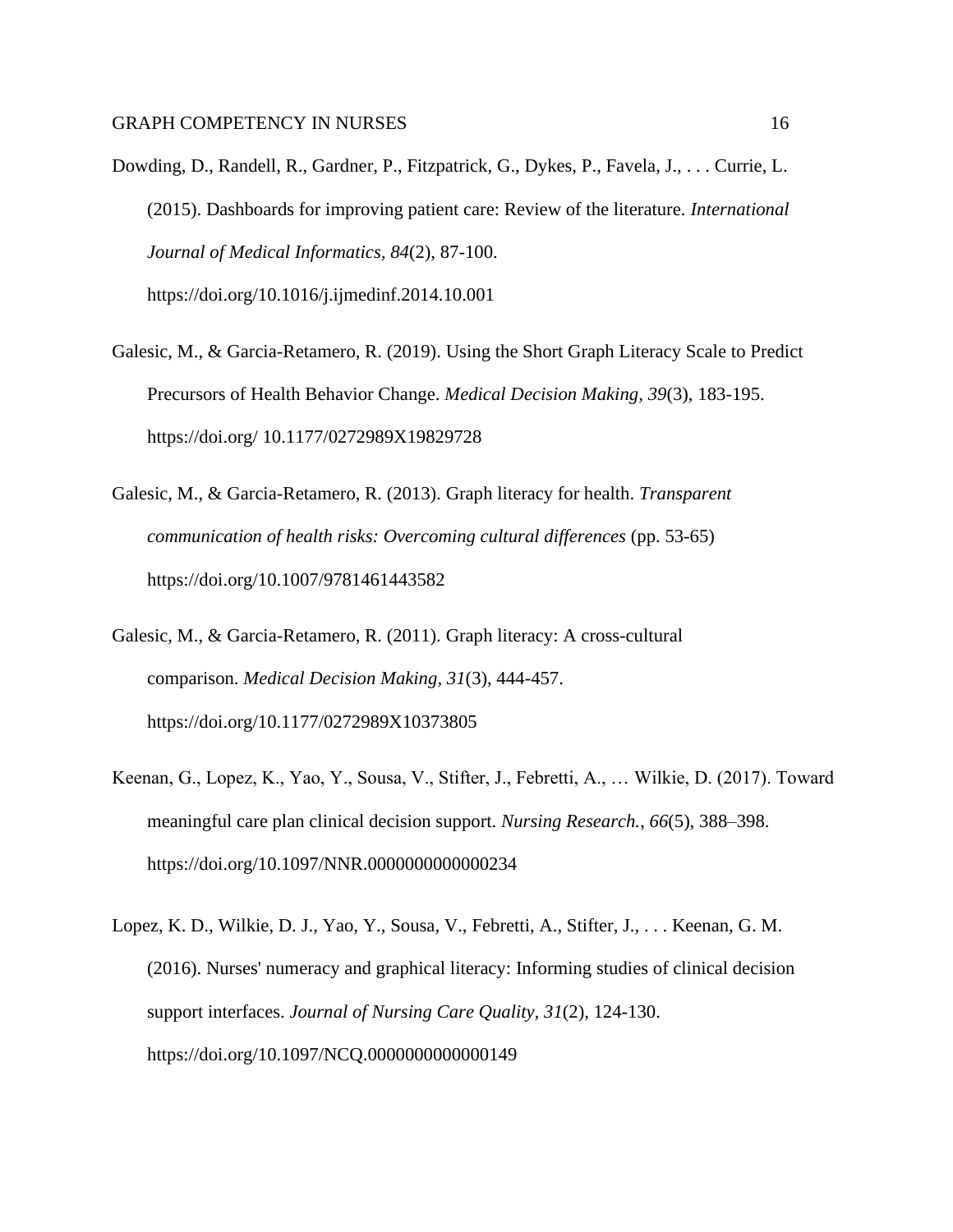- Talboy, A., & Schneider, S. (2017). improving accuracy on bayesian inference problems using a brief tutorial. *Journal of Behavioral Decision Making.*, *30*(2), 373–388. https://doi.org/10.1002/bdm.1949
- Ybarra, V., Cokely, E.T., Adams, C., Woller-Carter, M., Allan, J., Feltz, A., & García-Retamero, R. (2017). Training graph literacy: developing the riskliteracy.org outreach platform. *CogSci*, 3566-3571. https://pdfs.semanticscholar.org/1a6c/8d86dfc9e1e30647f14a5dae920a837ab4ac.pdf
- Yoon, S., Cohen, B., Cato, K. D., Liu, J., & Larson, E. L. (2016). Visualization of data regarding infections using eye tracking techniques. *Journal of Nursing Scholarship: An Official Publication of Sigma Theta Tau International Honor Society of Nursing, 48*(3), 244-253. https://doi.org/10.1111/jnu.12204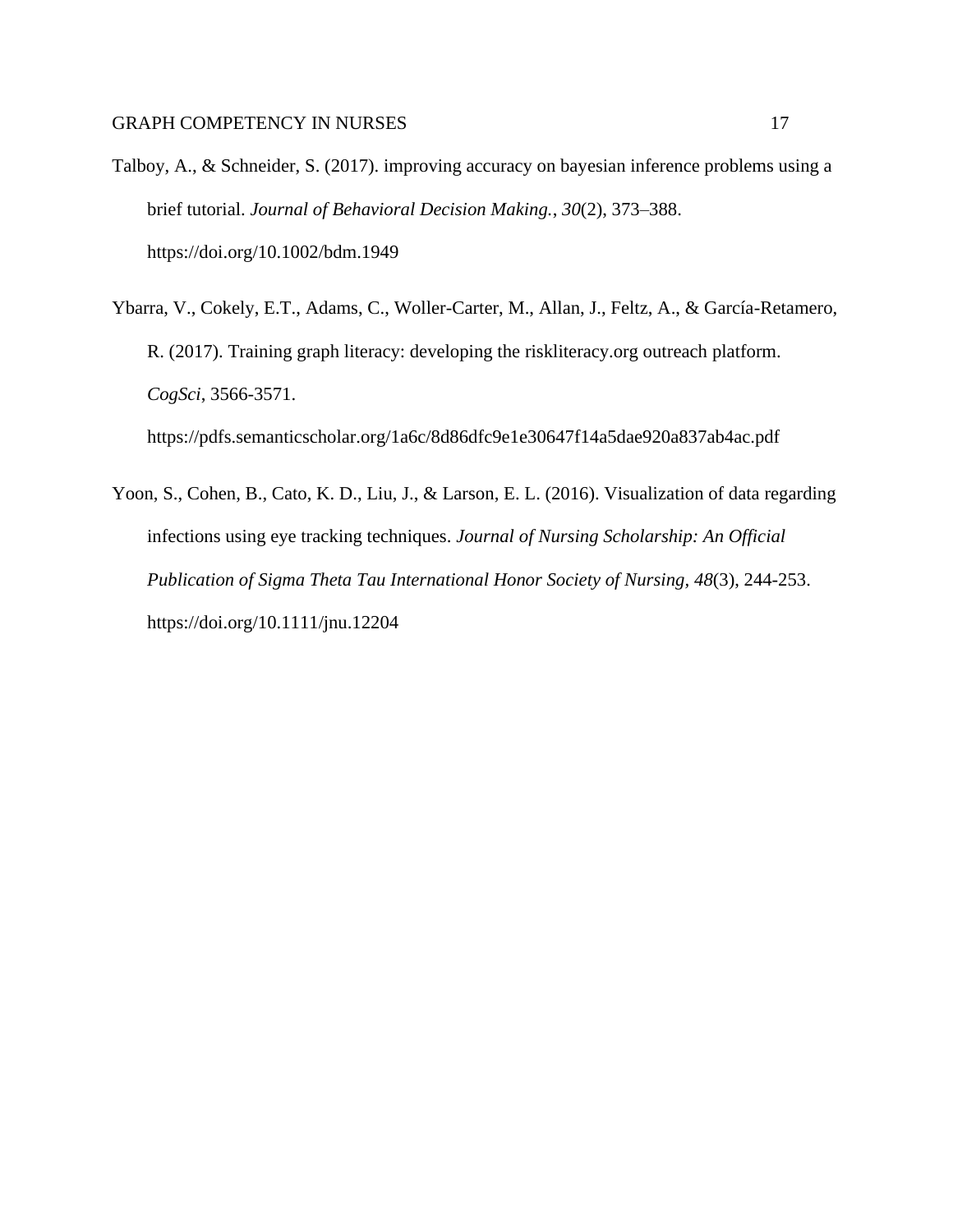

## **Appendix A**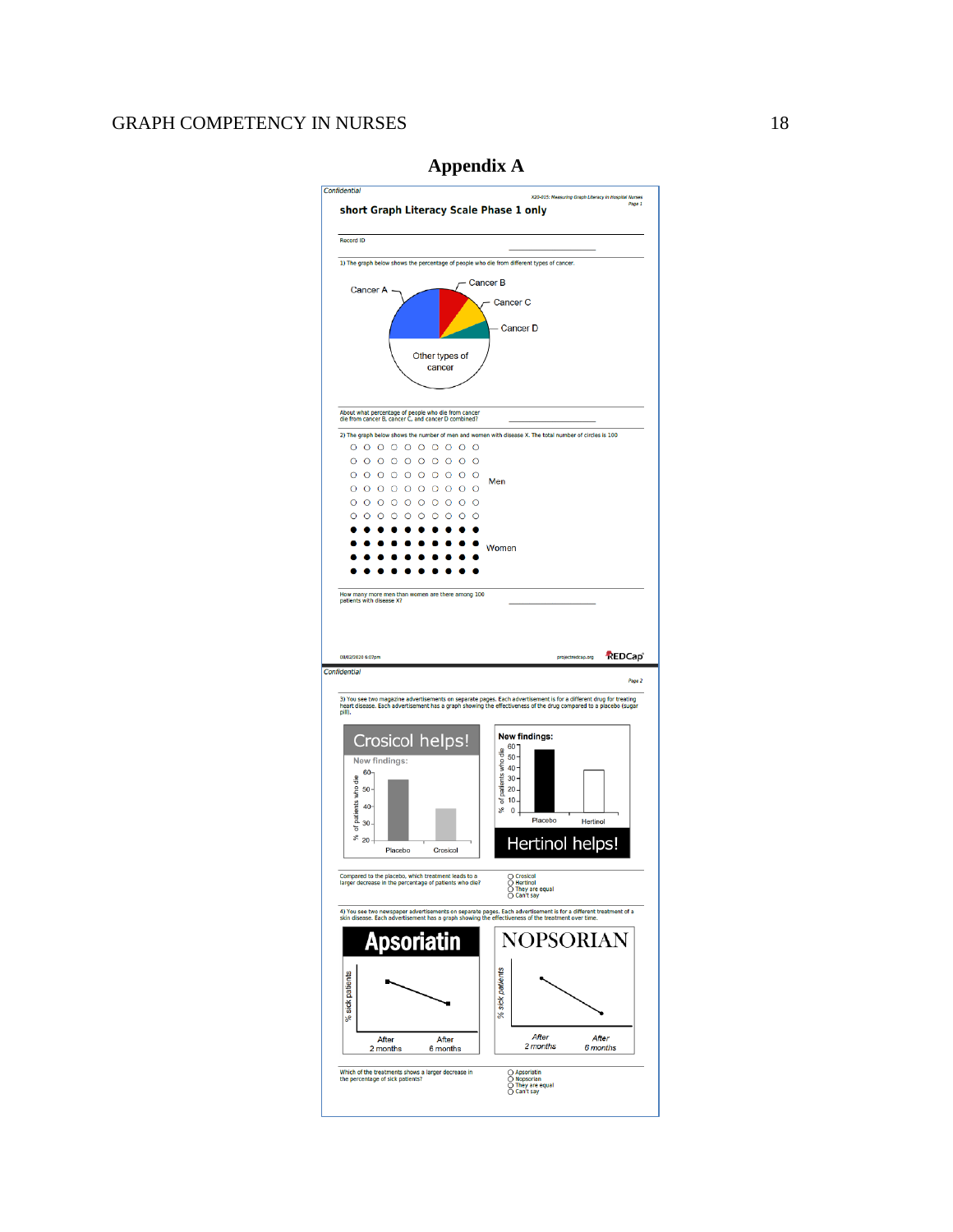Ī7

| <b>Demographics Questionnaire Phase 1 only</b>                                                                                                                           |                      |                |                 | X20-015: Measuring Graph Literacy in Hospital Nurses | Page 1             |
|--------------------------------------------------------------------------------------------------------------------------------------------------------------------------|----------------------|----------------|-----------------|------------------------------------------------------|--------------------|
| <b>Record ID</b>                                                                                                                                                         |                      |                |                 |                                                      |                    |
| 1) MSKCC email                                                                                                                                                           |                      |                |                 |                                                      |                    |
| 2) Sex                                                                                                                                                                   |                      |                |                 |                                                      |                    |
| $\bigcirc$ Female<br>$\bigcirc$ Male                                                                                                                                     |                      |                |                 |                                                      |                    |
| 3) Age (years)                                                                                                                                                           |                      |                |                 |                                                      |                    |
| 4) Race                                                                                                                                                                  |                      |                |                 |                                                      |                    |
| ○ American Indian or Alaska Native<br>$\bigcirc$ Asian<br>○ Black or African American<br>◯ Hispanic or Latino<br>Native Hawaiian or Pacific Islander<br>$\bigcirc$ White |                      |                |                 |                                                      |                    |
| 5) Do you have a degree other than a nursing degree?                                                                                                                     |                      |                |                 |                                                      |                    |
| $\bigcirc$ Yes<br>$\bigcirc$ No                                                                                                                                          |                      |                |                 |                                                      |                    |
| 5b) Highest completed non-nursing educational degree                                                                                                                     |                      |                |                 |                                                      |                    |
| ○ Associate's or Diploma<br>○ Bachelor's<br>◯ Master's<br>O Doctorate                                                                                                    |                      |                |                 |                                                      |                    |
| 6) Highest completed nursing educational degree                                                                                                                          |                      |                |                 |                                                      |                    |
| ○ Associate's or Diploma<br>○ Bachelor's<br>◯ Master's<br>O Doctorate                                                                                                    |                      |                |                 |                                                      |                    |
| 7) Have you worked in another profession other than nursing?                                                                                                             |                      |                |                 |                                                      |                    |
| $\bigcirc$ Yes<br>$\bigcirc$ No                                                                                                                                          |                      |                |                 |                                                      |                    |
| 7b) non-nursing working experience (years)                                                                                                                               |                      |                |                 |                                                      |                    |
| 7c) non-nursing field/industry                                                                                                                                           |                      |                |                 |                                                      |                    |
|                                                                                                                                                                          |                      |                |                 |                                                      |                    |
| 08/02/2020 6:07pm<br>Confidential                                                                                                                                        |                      |                |                 | projectredcap.org                                    | REDCap®            |
|                                                                                                                                                                          |                      |                |                 |                                                      | Page 2             |
| 8) Non-MSK nursing experience (leave blank if n/a)                                                                                                                       | less than 2 yrs      | $2-5$ yrs      |                 | 10-20 yrs                                            | $20 + yrs$         |
| administrative/leadership                                                                                                                                                | О                    | О              | 5-10 yrs<br>О   | О                                                    | О                  |
| clinical/direct bedside care                                                                                                                                             | O                    | O              | O               | O                                                    | O                  |
| education (in hospital setting)                                                                                                                                          | O<br>O               | О<br>O         | О               | О                                                    | O<br>O             |
| education (in teaching<br>institutien)                                                                                                                                   | $\circ$              | O              | $\circ$         | $\circ$                                              | O                  |
| 9) MSKCC nursing experience (if returning hire, include all previous years worked as a nurse in<br><b>MSKCC)</b>                                                         |                      |                |                 |                                                      |                    |
| clinical/direct bedside care                                                                                                                                             | less than 2 yrs<br>О | $2-5$ yrs<br>О | $5-10$ yrs<br>О | 10-20 yrs<br>О                                       | $20 + yrs$<br>O    |
| administrative/leadership                                                                                                                                                | О                    | О              | О               | О                                                    | О                  |
| education (within MSK)<br>informatics                                                                                                                                    | O<br>О               | О<br>О         | О<br>O          | $\circ$<br>О                                         | $\circ$<br>$\circ$ |
|                                                                                                                                                                          |                      |                |                 |                                                      |                    |
| 10) Total nursing professional experience (years)                                                                                                                        |                      |                |                 |                                                      |                    |
| 11) Current nursing employment                                                                                                                                           |                      |                |                 |                                                      |                    |

# **Appendix B**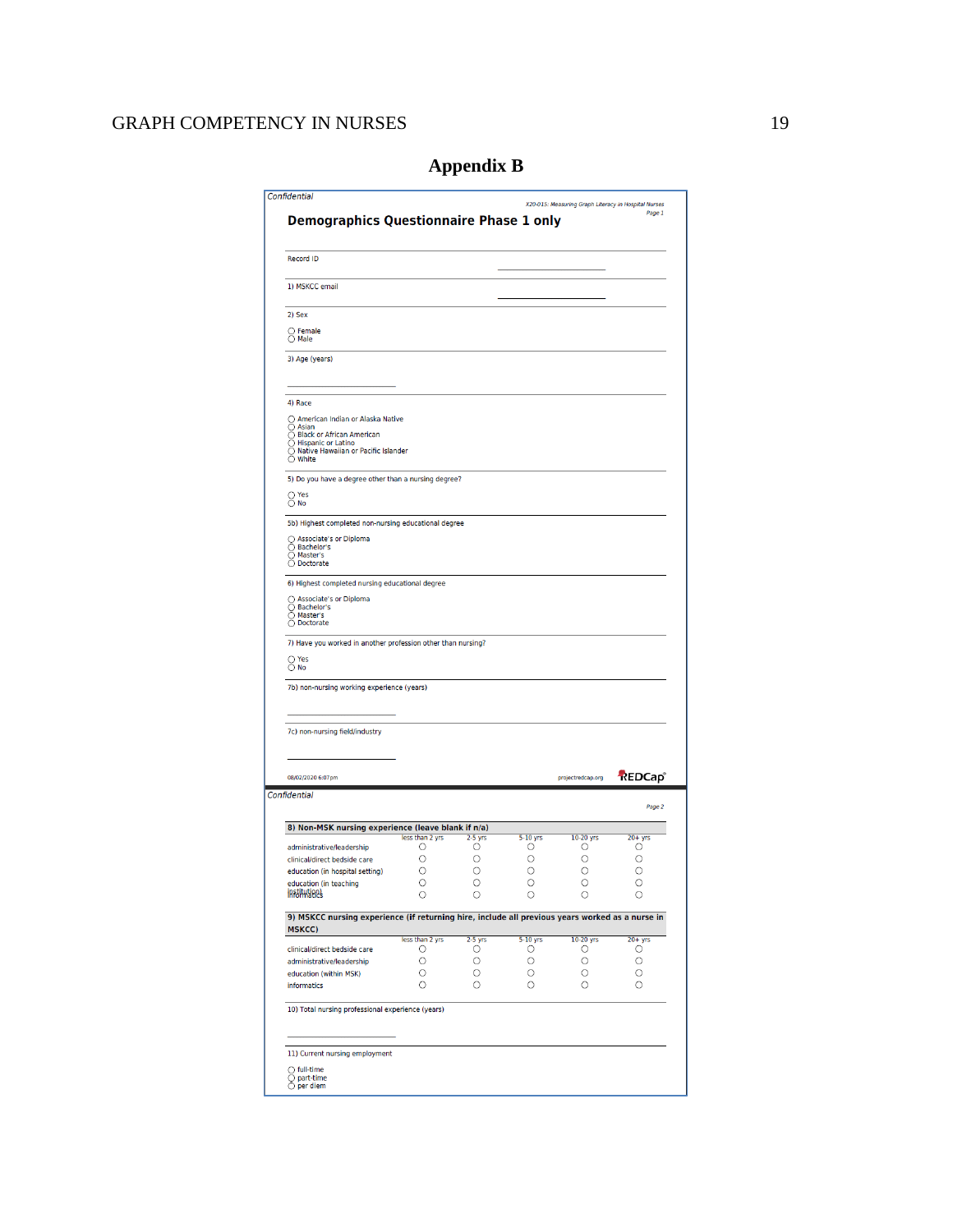



10/15/2020 8:29pm

projectredcap.org REDCap<sup>®</sup>

## **Appendix C**